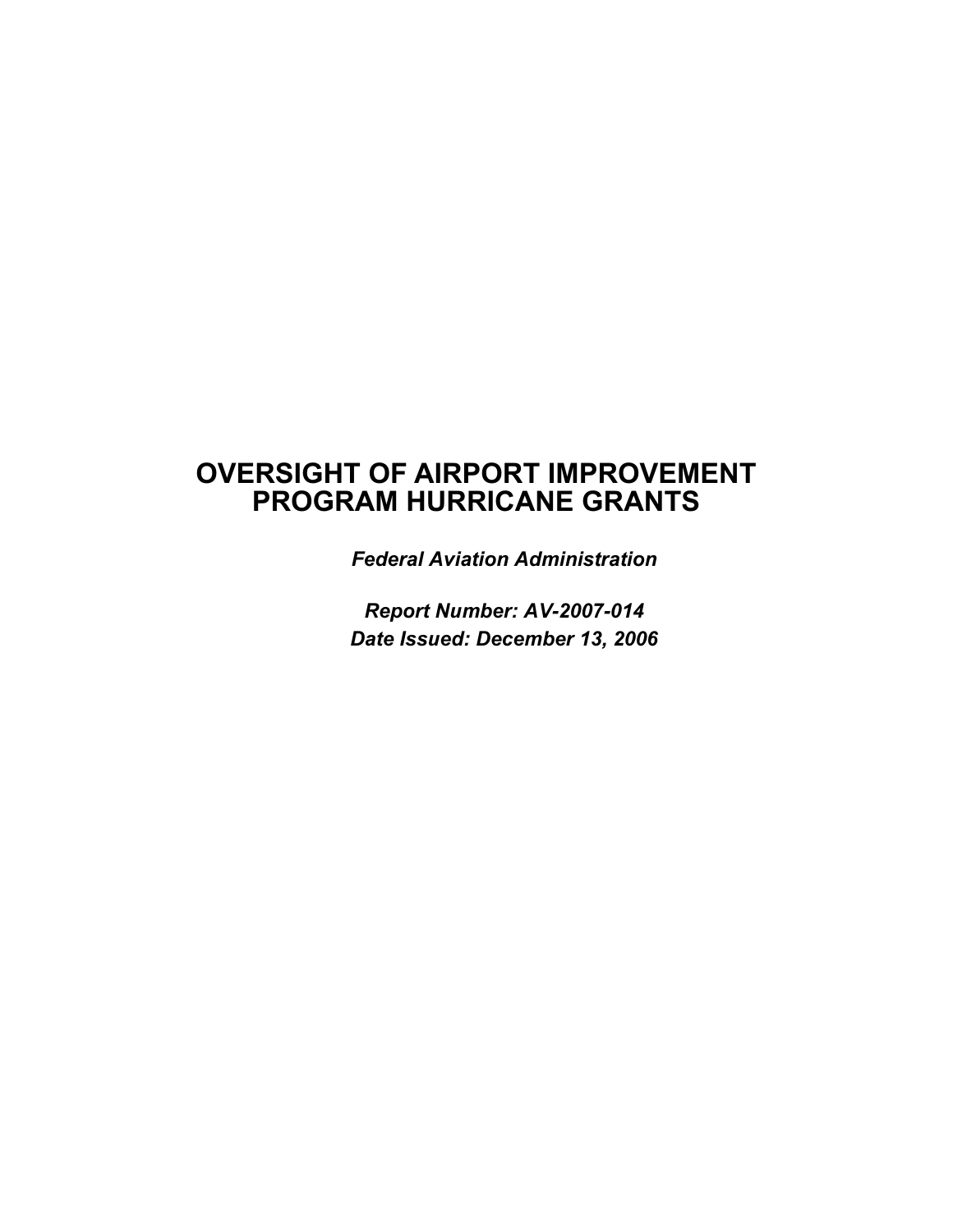

## **Memorandum**

**U.S. Department of Transportation**  Office of the Secretary of Transportation Office of Inspector General

Date: December 13, 2006

From: David A. Dobbs Assistant Inspector General for Aviation and Special Program Audits

Improvement Program Hurricane Grants

Subject: **INFORMATION:** Oversight of Airport

Federal Aviation Administration Report Number AV-2007-014

> Reply to Attn. of: JA-10

To: Assistant Administrator for Financial Services and Chief Financial Officer

This report presents the results of our review of the Federal Aviation Administration's (FAA) oversight of funds provided to airports to repair damage caused by Hurricanes Katrina and Rita. FAA funds capital improvements for airports through its Airport Improvement Program (AIP). As part of this program, FAA maintains discretionary grant funds<sup>1</sup> that can be used to help airport operators fund projects, such as runway and taxiway construction and rehabilitation, land acquisition, and airfield lighting and signage. AIP discretionary funds generally cannot be used for construction of terminals or hangars or to fund non-aviation development, such as parking lots and retail space.

After Hurricanes Katrina and Rita struck the Gulf Coast in August and September of 2005, FAA moved quickly to provide airport grantees with discretionary funding remaining from its 2005 budget to help them resume normal operations as soon as possible. Unlike the Highway Trust Fund, the Airport and Airway Trust Fund did not have a separate relief fund to use for emergency repairs.

The Secretary of Transportation believed it critical that the Department provide effective oversight and accountability of hurricane expenditures. The Department's Office of the Assistant Secretary for Budget and Programs and Chief Financial Officer prepared a Hurricane Financial Stewardship Control Plan outlining existing and needed internal controls to safeguard taxpayer funds spent

 $\overline{a}$ 1 FAA also provides AIP entitlement grants that are allocated to airports based on a formula that considers factors such as airport type and number of passenger boardings. In FY 2005, FAA distributed approximately \$1.8 billion in entitlement (or formula) grants and over \$1.7 billion in discretionary grants.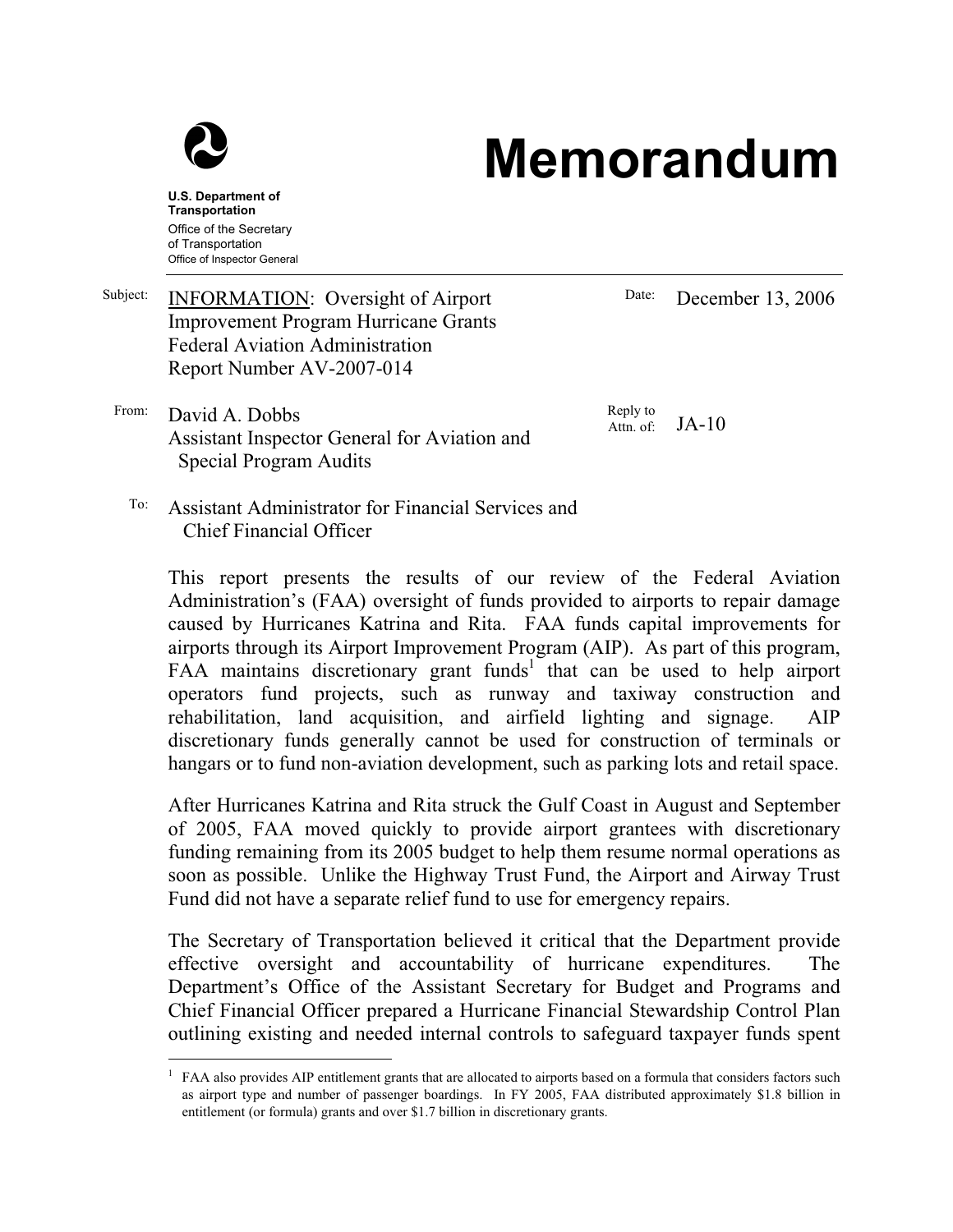on hurricane relief and recovery activities. As part of this plan, FAA committed to conducting heightened oversight of grants for the reconstruction of Gulf Coast airports damaged by Hurricanes Katrina and Rita.

### **OBJECTIVE, SCOPE, AND METHODOLOGY**

The objective of this program audit was to determine if FAA's procedures and controls for oversight of AIP grants issued to help in rebuilding hurricanedamaged Gulf Coast airports were sufficient to protect taxpayer interests. To accomplish our objective, we interviewed FAA management officials and staff located in Washington, District of Columbia, and FAA's Southern and Southwest Regional offices in Atlanta, Georgia, and Fort Worth, Texas, respectively. We also spoke to airport officials in New Orleans, Louisiana. Finally, we examined FAA guidance related to AIP grants, relevant grant files, and other documentation related to FAA's response to these hurricanes and the damage they caused. We conducted the audit from September 2005 to August 2006. This audit was performed in accordance with Generally Accepted Government Auditing Standards prescribed by the Comptroller General of the United States. Our audit included tests of procedures and records as we considered necessary to provide reasonable assurance of detecting abuse and illegal acts.

### **RESULTS IN BRIEF**

Hurricanes Katrina and Rita caused over \$100 million in damages at airports in the Gulf Coast region. The most heavily damaged airports were located in New



Damage caused by Hurricane Katrina at Gulfport-Biloxi International Airport. **Source: FAA Southern Regional Airports Division** 

Orleans, Louisiana; Biloxi, Mississippi; Lake Charles, Louisiana; and Beaumont, Texas. These and other Gulf Coast airports were immediately closed because of hurricane damage, such as runways and taxiways flooded or blocked with debris and airport terminal buildings and hangers with damage to roofs and windows from high winds (see Figure).

FAA quickly determined that just over \$60 million of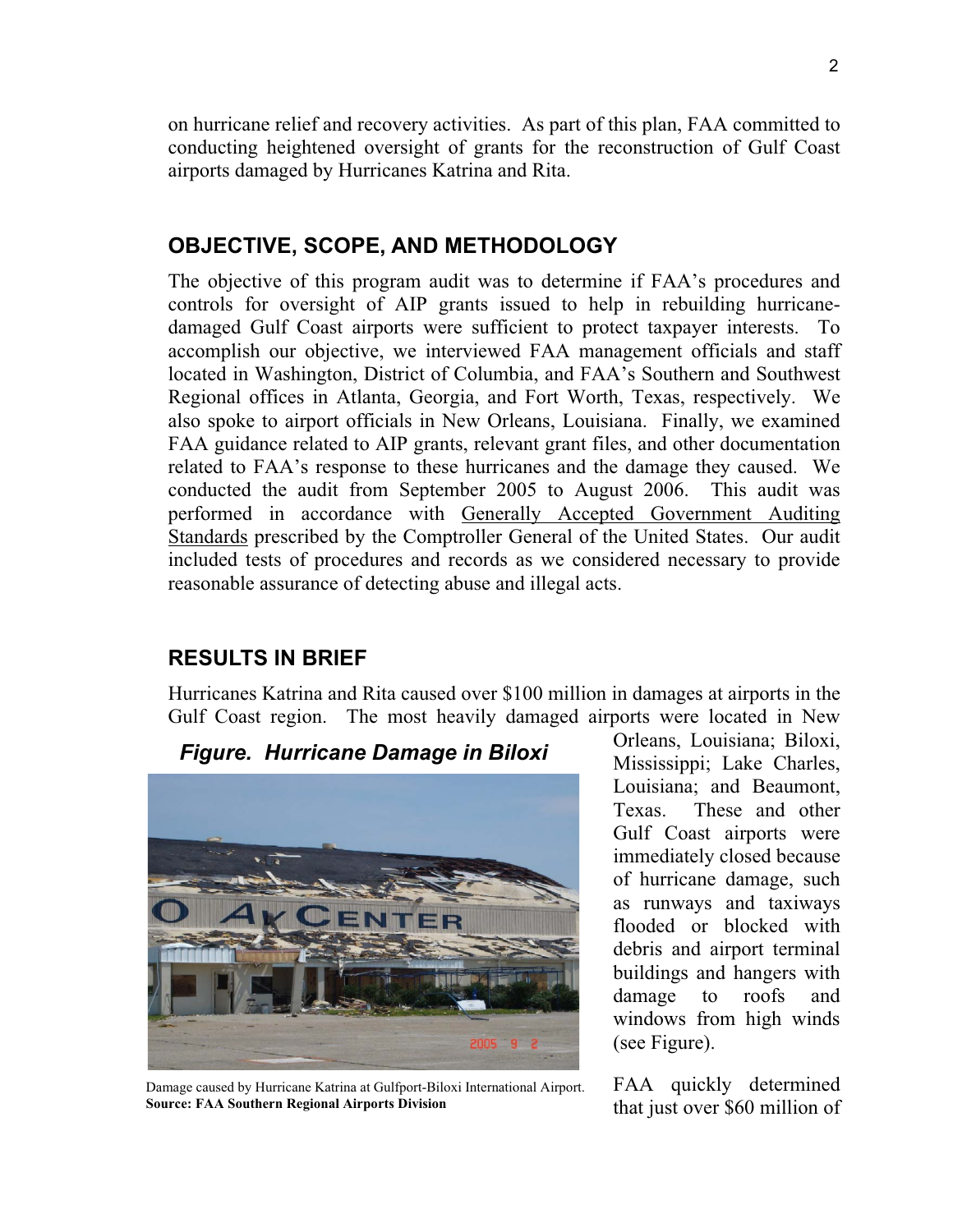the damages caused by the hurricanes was eligible for AIP discretionary funding. FAA initially awarded 10 grants totaling nearly \$40.5 million (see Exhibit) to Gulf Coast airport grantees to assist in rebuilding efforts. According to FAA Headquarters officials, FAA awarded the grants on an expedited basis to help restore the airports to operational status and ensure their availability for use by first responders. FAA included conditions in four of the initial grant agreements requiring sponsors to seek reimbursement from other sources, such as insurance and the Federal Emergency Management Agency (FEMA), and to return the Federal share of any recoveries to FAA. However, FAA did not initially plan any heightened oversight of these grants to ensure that any such funds were returned and that expenditures for hurricane damage complied with all grant requirements. In our opinion, the scope of the damage caused by these hurricanes and the lack of planning FAA and airport personnel were able to do before awarding these grants created an increased potential for fraud, waste, and abuse, thus making heightened oversight a necessity. Specifically, the 10 grant awards were:

- based on preliminary damage estimates rather than actual cost bids, which FAA normally uses. This increased the potential for overpayments to grantees because FAA relies on grantees both to limit reimbursement requests to costs incurred and to refund any overpayments when the projects are completed.
- issued without completing many of the normal steps in the grant award process, such as consultation with users, project development, preliminary design, and public hearings. These steps allow FAA to substantiate both the need for the project and the validity of the project costs.
- issued before controls were established to prevent potential duplicate payments to grantees given the fact that multiple groups, including FEMA and private insurance companies, were assisting or planning to assist in rebuilding these airports.

FAA took positive steps to address weaknesses in its early grant award process. In March 2006, FAA issued new guidance to enhance its oversight of AIP funding for hurricane repairs in response to our concerns with the increased risks created by Hurricanes Katrina and Rita. In addition, FAA withdrew 7 of the 10 grants in part to allow airports time to obtain bids with more realistic cost information for repairing hurricane damage. Since work needed to restore operations to the hurricane-damaged airports was already completed by personnel from other airports, only a small amount of the hurricane grant money (\$17,121) had actually been disbursed when FAA made the decision to withdraw the grants.<sup>2</sup>

-

<sup>&</sup>lt;sup>2</sup> AIP grant funds are not disbursed until airports submit requests based on actual expenses incurred.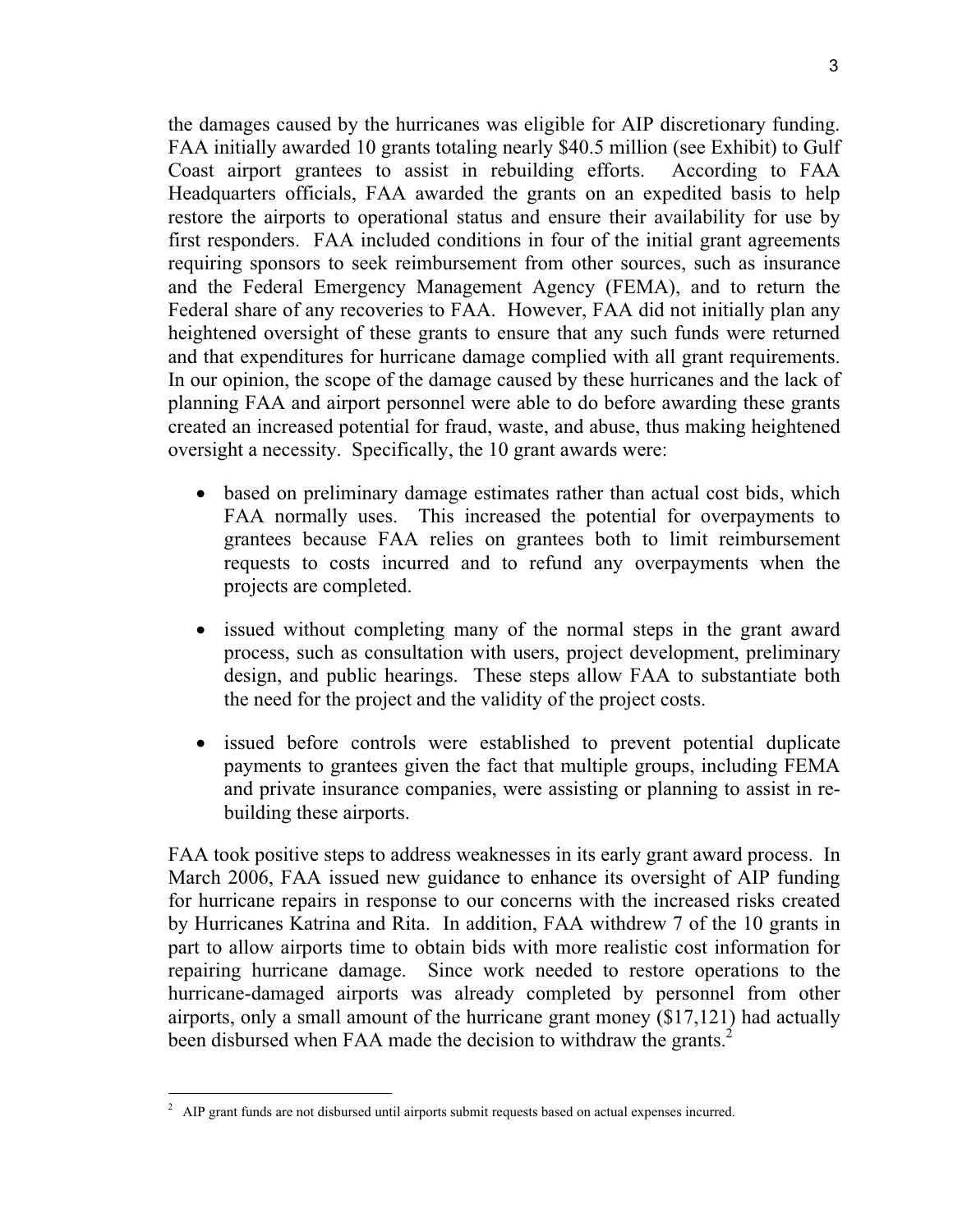Withdrawing the grants also permitted FAA to increase the amount awarded to grantees because Congress passed legislation<sup>3</sup> in October 2005 that decreased the amount of matching funds airports had to provide and expanded the type of projects eligible for AIP discretionary funding for Hurricanes Katrina and Rita. FAA officials wanted grantees to be able to take advantage of the additional funding benefits this legislation provided.

FAA Headquarters officials advised us that as of September 2006, over \$102 million in new grants had been issued to airports damaged by Hurricanes Katrina and Rita. Further, according to FAA managers, all new grants are subject to the new grant oversight guidance. We believe that FAA's full implementation of its new oversight requirements will significantly strengthen controls over hurricane-related grant expenditures. We recommend that the Acting Associate Administrator for Airports develop a plan to verify that district office personnel are effectively implementing new guidance requiring grantees to submit timely, detailed expenditure reports and requiring project managers to review the reports and conduct required site visits verifying that grant funds are being spent as intended.

### **SUMMARY OF MANAGEMENT COMMENTS AND OFFICE OF INSPECTOR GENERAL RESPONSE**

We provided FAA with a copy of our draft report on September 15, 2006. On November 20, 2006, FAA provided us with its formal response to our draft, which is contained in its entirety in the Appendix. FAA agreed with our findings and recommendation and its corrective actions are responsive. We consider the recommendation closed, subject to follow-up provisions of Department of Transportation Order 8000.1C. Our recommendation and a summary of FAA's response can be found on pages 9 and 10 of this report.

### **DETAILED OBSERVATIONS**

### **FAA Responded Quickly but Did Not Plan Heightened Grant Oversight**

Immediately after Hurricane Katrina struck the Gulf Coast and again after Hurricane Rita, FAA initiated efforts to determine the scope of the damage and the immediate needs of the affected airports. It awarded 10 AIP grants totaling nearly \$40.5 million (see Exhibit) to repair damage to terminals, signs, lighting, and

 $\overline{a}$ <sup>3</sup> Public Law No. 109-87, October 7, 2005 (119 Stat. 2059).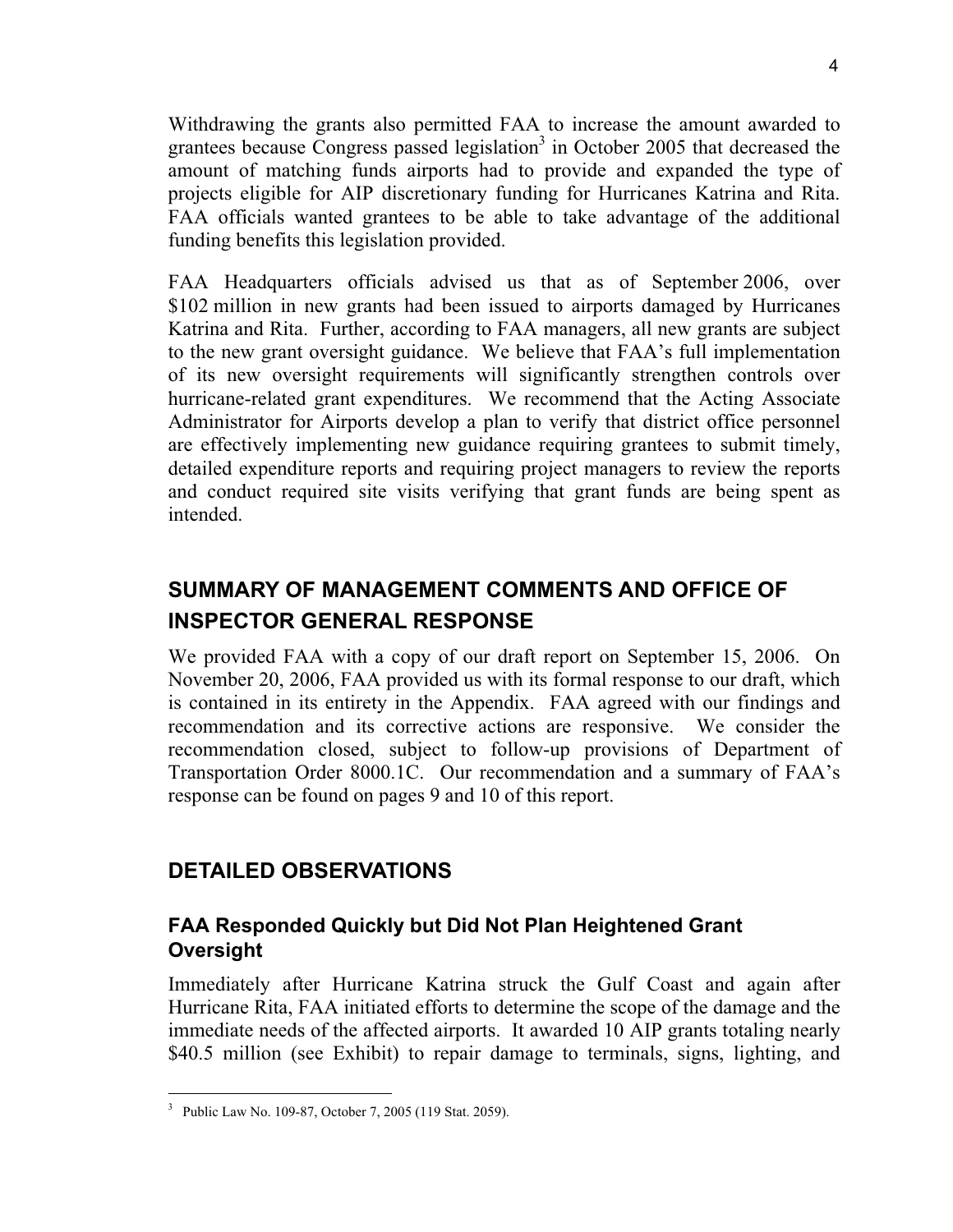fencing and to remove flooded structures. FAA correctly focused on restoration of operations, but it did not plan heightened oversight for these grants. Four of the grant agreements contained conditions regarding reimbursement of grants from other funds available to airports, such as FEMA grants or insurance proceeds, and FAA did visit some of the airports in an effort to assess damages. However, FAA generally planned to oversee grants awarded to Gulf Coast airports using its existing grant procedures.

We did not audit these existing procedures but noted two significant factors that weakened FAA's ability to provide oversight during the special circumstances of devastation and extreme conditions caused by the hurricanes. First, the existing procedures primarily rely on grantee assurances and certifications that grant requirements are met and that funds are spent in accordance with grant provisions. Second, the procedures require only limited FAA follow-up to verify the accuracy of these assurances and certifications.

FAA's existing AIP procedures and controls include significant FAA involvement in project planning and development; however, these procedures do not provide the kind of heightened oversight needed to mitigate increased risks of fraud, waste, and abuse related to Hurricanes Katrina and Rita repair efforts. FAA's AIP guidance4 focuses on grant award and close-out activities rather than project oversight. For example, the AIP handbook does not require FAA program managers to:

- conduct a pre-established number of site visits at airports with ongoing AIP projects to verify that projects are on schedule and within estimated costs. Although the procedures do suggest that "periodic inspections may be scheduled," program managers individually determine the number of site visits, if any, that are needed.
- analyze quarterly construction and periodic financial reports submitted by grantees to verify that information in the reports is accurate. In addition, grantees are permitted to submit reports that do not contain the information needed for effective FAA oversight. For example, some reimbursement request reports accepted by FAA only show total net disbursements. In fact, the grantee may never be required to show *how the money is spent.* Although there is a reimbursement request form that does require grantees to identify costs by activity, such as administrative expense, architectural engineering, construction costs, and project inspection fees, FAA managers can allow grantees to submit the form with only net disbursements.

-

<sup>4</sup> Order 5100.38C, "Airport Improvement Program Handbook," June 28, 2005.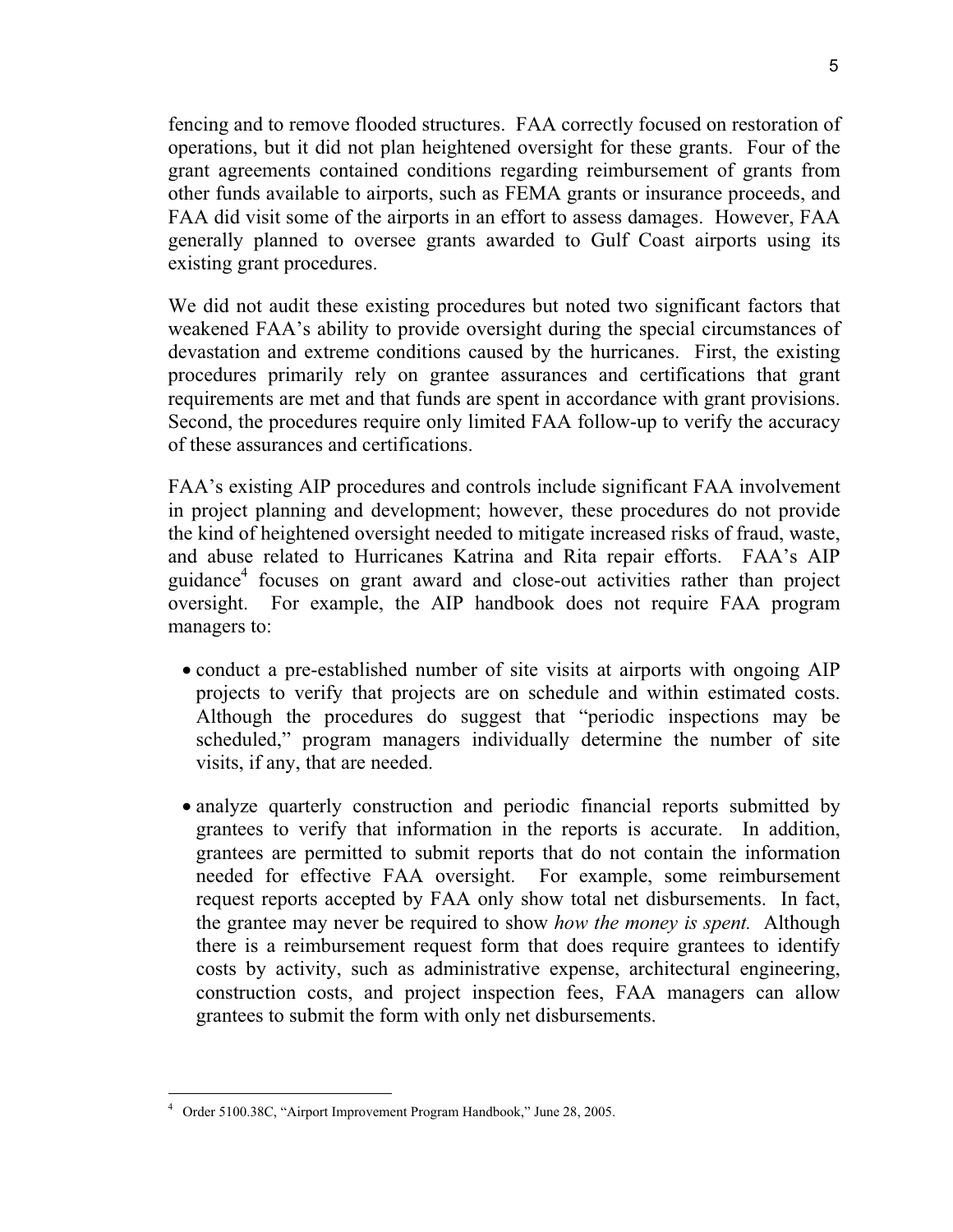- obtain supporting documentation (e.g., actual invoices) to verify the accuracy of information in the reports. For example, the FAA program manager for the Louis Armstrong New Orleans International Airport, who does obtain more detailed financial reports from grantees, acknowledged that he did not closely review or verify the reports' accuracy by comparing them to actual invoices.

This level of oversight may be sufficient for regular AIP grant awards partly because the grant awards are preceded by extensive planning and FAA involvement. For example, personnel from FAA's development office for Louisiana airports begin working with grantees to meet eligibility requirements as long as 3 years before the award of a grant. This process gives FAA extensive knowledge of the scope, cost, and potential problems with grant projects. FAA, however, could not follow this process in awarding grants following Hurricanes Katrina and Rita because quick restoration of air service to Gulf Coast communities was vital. Vulnerabilities resulted, and we identified the following potential risks:

- The initial 10 hurricane grant awards were primarily based on damage estimates rather than actual contract bids, which FAA normally prefers to use as support for AIP grant awards. FAA officials from the Office of Airport Planning advised us that the reason they prefer to issue grants based on bids is to ensure that grant funds are not tied up (and unavailable for other projects) because of the tendency of estimates to err on the high side rather than the low side. However, the officials also advised us that, in the case of Hurricane Katrina, the severity of damage and the crisis prevented FAA from getting information more reliable than verbal damage estimates.

Awarding the grants based on estimates increased FAA's reliance on airport grantees to report and return any excess grant funds if the estimates were higher than actual project costs. Conversely, grantees were also at risk if the estimates were significantly lower than the actual costs because AIP grants cannot be increased by more than 15 percent once issued.

FAA's risk was increased further after Congress raised the Federal share for hurricane-related AIP grants from 75 percent to 100 percent for New Orleans International Airport and from 95 percent to 100 percent for airports that received the other nine grants. Because grantees were no longer required to share in the cost of these projects, they had less incentive to control costs.

- Multiple groups, including FEMA and various private insurance companies, were assisting or planning to assist in rebuilding Gulf Coast airports. As a result, there was a potential for duplicate payments to airport owners for hurricane repairs. For example, after the award of a \$5.3 million grant to repair damages at the airport in Beaumont, Texas, the airport manager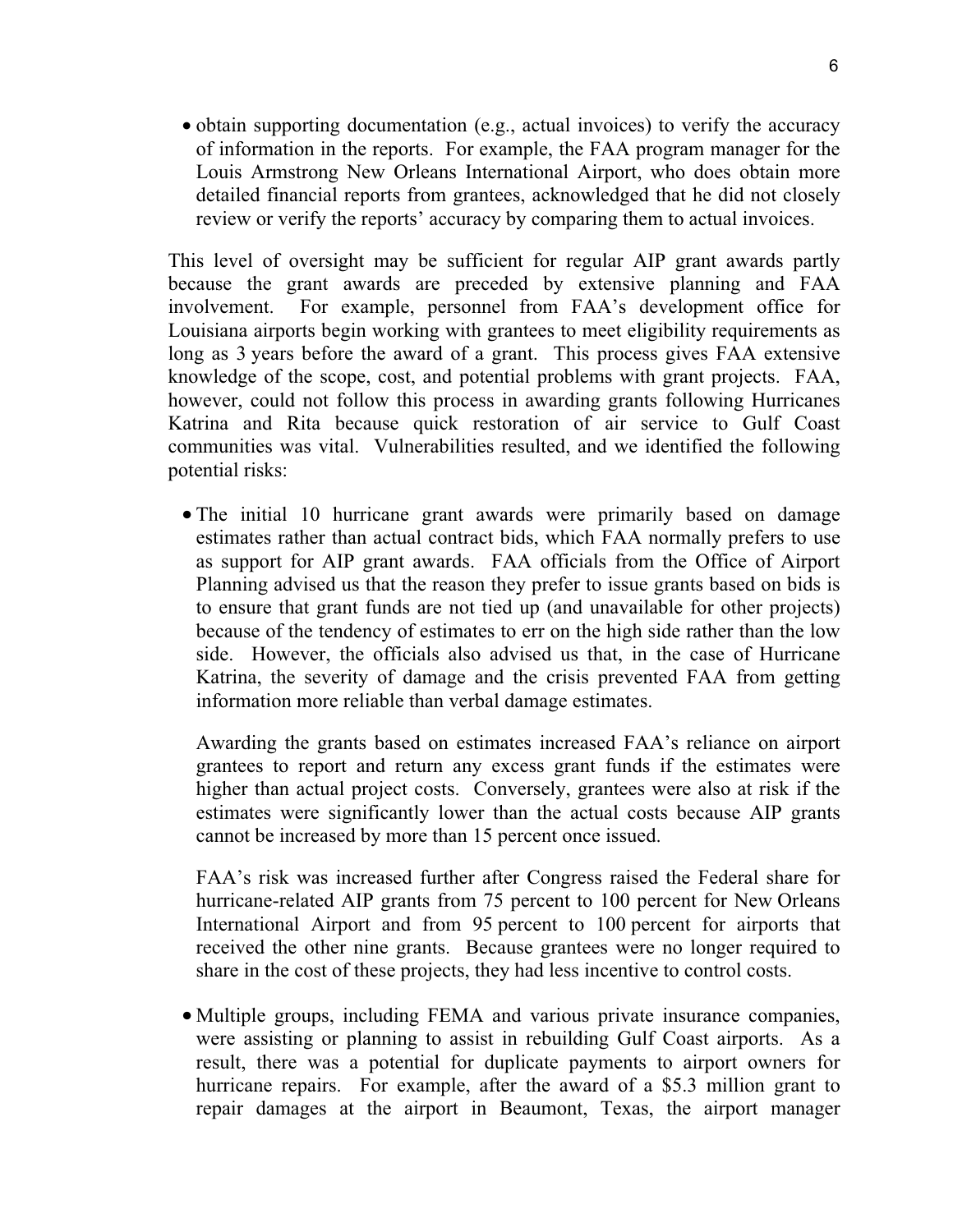informed FAA officials that he expected private insurance would cover the repairs to the terminal building that were included in the grant request.

In addition, we noted that the \$15.2 million grant to the New Orleans International Airport initially included a \$2.2 million perimeter fence repair project. According to FAA, the fence had been repaired and paid for through a combination of work completed by personnel from other airports, FEMA funds, and private insurance. FAA included provisions in 4 of the 10 initial grant agreements regarding reimbursement of grants from other funds available to the airports, such as FEMA funds and private insurance, but FAA planned no additional oversight to ensure grantees complied with these conditions.

- Post-hurricane staffing for at least one airport left fewer staff available to manage grant expenditures. Following the hurricanes, the New Orleans International Airport experienced financial difficulties as a result of a substantial loss of passenger revenue.<sup>5</sup> Consequently, airport management cut operations staffing levels by almost half, decreasing from a pre-Katrina level of 222 employees to just 123 employees after the hurricane. The airport accounting staff was cut from 10 to 7, leaving fewer staff to manage grant expenditures.

### **FAA Has Taken Steps To Strengthen Its Oversight of Hurricane-Related AIP Grants**

The first action FAA took to strengthen its oversight of hurricane-related grants was to issue new guidance requiring program managers to increase monitoring activities for these grants. The second was to withdraw most of the initial grants with award amounts that were based on estimates. We believe these actions will strengthen FAA's oversight of hurricane grant expenditures.

### *FAA Developed New Guidance*

 $\overline{a}$ 

In March 2006, FAA issued a memorandum to program managers outlining specific procedures for monitoring hurricane relief grants in response to our concerns. For example, to avoid duplicate or overlapping reimbursements from other funding sources, FAA will make every effort to offer grants only after the amounts of insurance proceeds or other reimbursements have been determined. As a result, the grant amounts should more closely correspond to the specific amounts needed to complete airport projects. In addition, FAA added new language to each grant that clarifies grantee responsibilities related to

<sup>&</sup>lt;sup>5</sup> Total passenger volume decreased 54 percent in December 2005 compared to December 2004.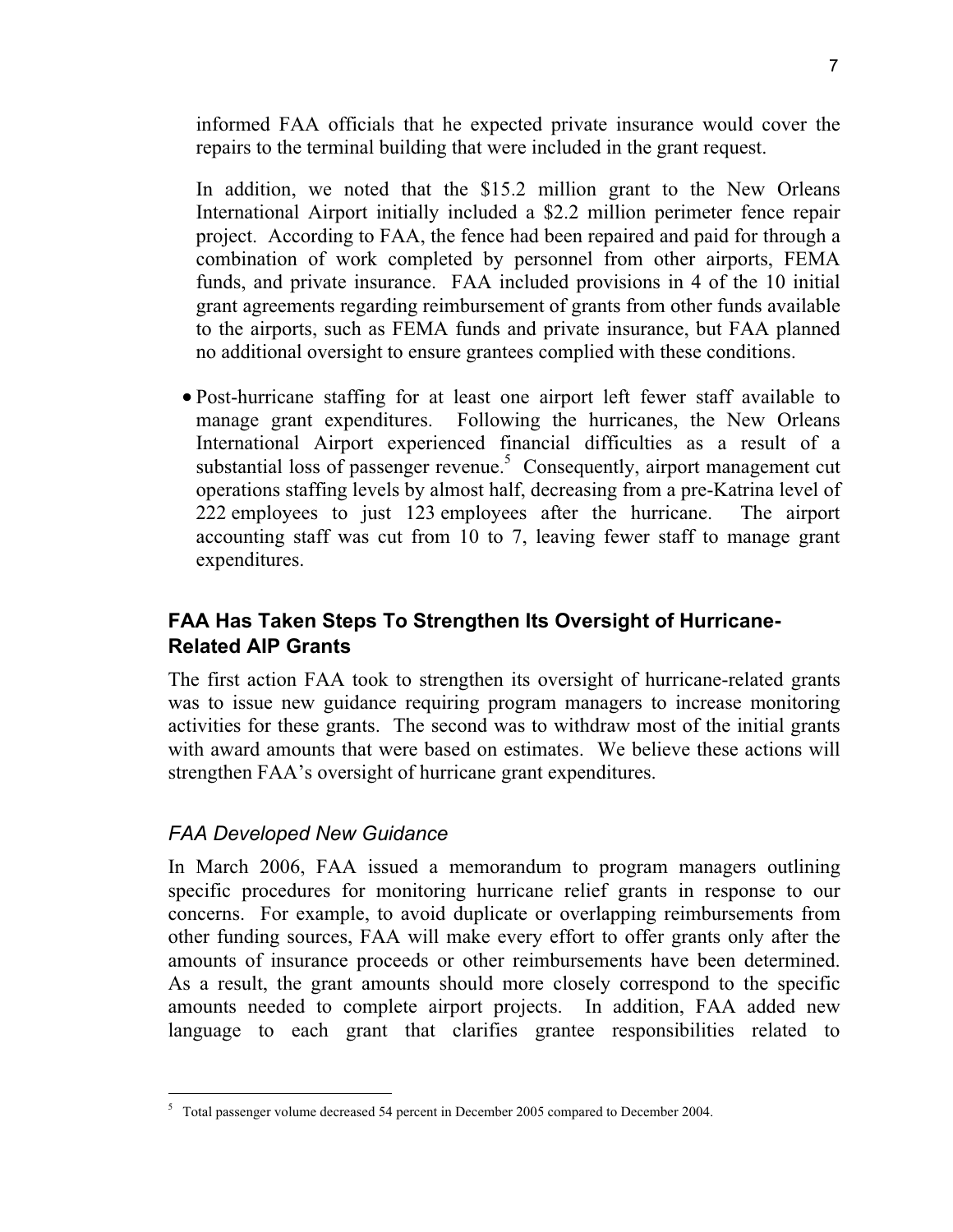reimbursements from third parties to address concerns about payments from private insurance.

FAA's new guidance also requires that before issuing a grant offer, program managers must verify damage and project needs through on-site inspection or review of visual documentation (e.g., photographs or digital images). In addition, program managers are now required to make quarterly visits to project sites. The guidance requires that grantees submit construction progress and financial outlay reports more frequently (monthly instead of quarterly) and in more detail. They must also submit supporting invoices within 15 days of grantee fund withdrawals, instead of the quarterly submittal previously required.

FAA determined that the need for immediate funding had diminished because critical temporary repairs to restore airport service were completed with assistance from other airport operators. Immediately following the hurricanes, FAA, the Association of American Airport Executives, and the Airport Council International-North America helped coordinate temporary repairs at Gulf Coast airports. For example, officials from the Houston Airports System sent as many as 30 airport personnel with 14 vehicles to the New Orleans International Airport to assist with patching roofs and securing damaged perimeter security fences. In total, personnel from 22 airports—including those in Pensacola, Florida; Atlanta, Georgia; Orlando, Florida; Savannah, Georgia; Phoenix, Arizona; Portland, Oregon; San Diego, California; and Washington, District of Columbia—provided assistance to re-establish operations at the hurricane-damaged Gulf Coast airports.

### *FAA Withdrew Most of the Grants Based on Estimates*

In October 2005, Congress passed legislation granting the Secretary of Transportation the authority to expand the type of projects that could be eligible for discretionary AIP grant funding at airports damaged by these hurricanes. For example, the Secretary can now issue grants to repair or replace hurricanedamaged public-use facilities, such as airport terminals. The expanded authority also (1) included provisions to fund some emergency operating costs for those airports and (2) increased the Federal Government share of these grants to 100 percent from the previous share of 75 percent for the New Orleans International Airport and 95 percent for other Gulf Coast airports.

As a result, by January 2006, FAA had taken steps to withdraw 7 of the 10 initial grants that were awarded based primarily on damage estimates. Officials at the damaged airports had not made any requests for reimbursements from the grants because their immediate operational needs were addressed with emergency repairs completed by staff from other airports. Another grant was reduced and closed because only a small amount of funds had been expended. The other two grants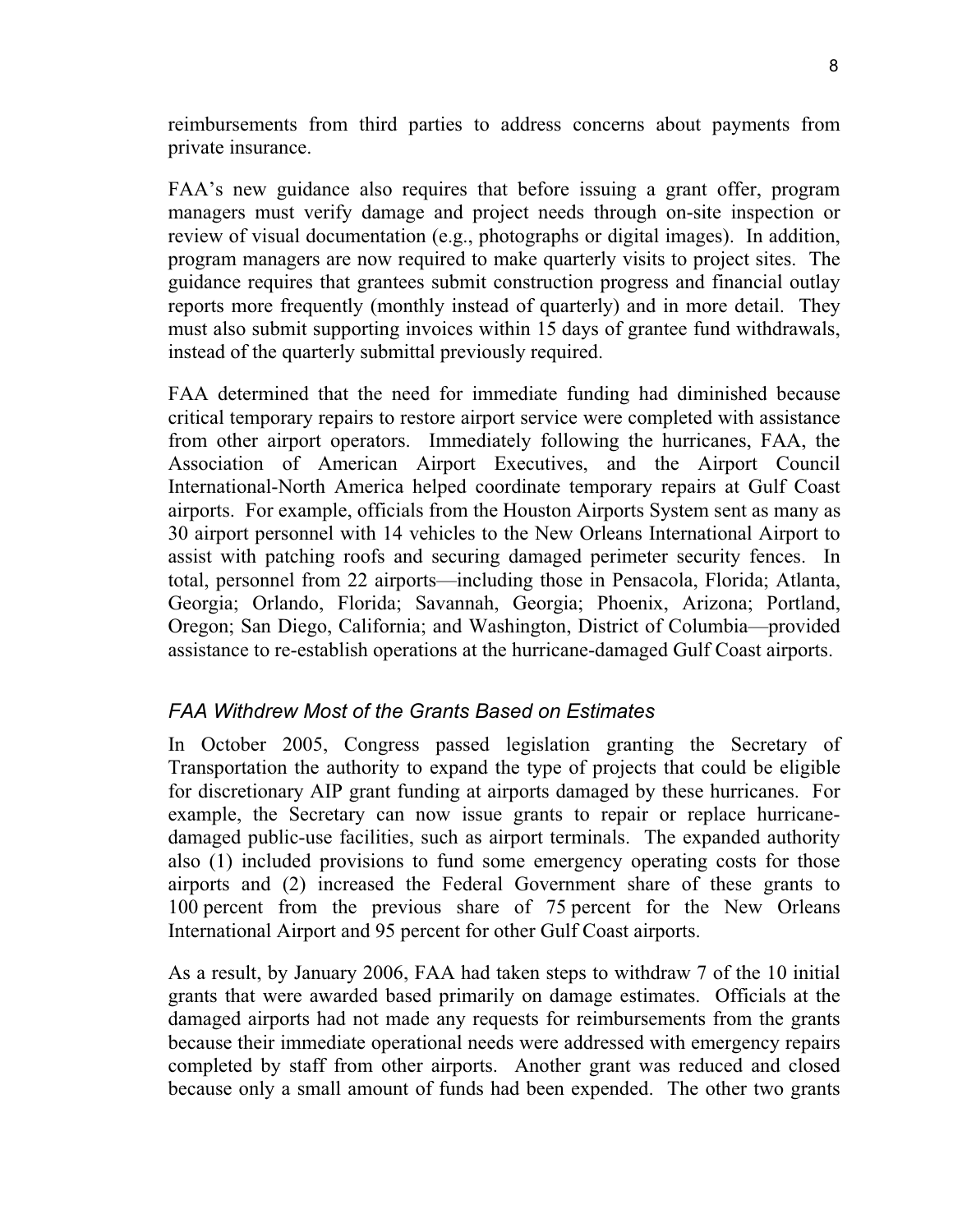remained open. FAA is now working more deliberately in planning and issuing replacement grants for hurricane repairs. For example, the reissued grants are based on competitive bid cost data instead of estimates; this step addresses one of the risk factors identified during our review.

The total amount of the second round of hurricane grants has more than doubled according to updated FAA information. While FAA initially issued \$40.5 million in hurricane grants to airports damaged by Hurricanes Katrina and Rita, as of September 12, 2006, FAA had issued over \$102 million in grants. As a result of the new legislation that expanded eligibility, the new grants will cover the cost of most of the damage to these airports, including terminal and hangar damages, which were previously ineligible for discretionary AIP funding.

We believe that AIP grant oversight for these new hurricane-related projects will be improved if FAA promptly follows through with the implementation of its new guidance.

### **RECOMMENDATION**

We recommend that the Acting Associate Administrator for Airports develop a plan to verify that district office personnel are effectively implementing the new hurricane guidance. Particular attention should be given to requirements for grantees to promptly submit the more detailed expenditure reports and program managers to verify the appropriateness of grant fund expenditures and conduct required site visits to review the progress of airport projects.

### **AGENCY COMMENTS AND OFFICE OF INSPECTOR GENERAL RESPONSE**

We provided FAA with a copy of our draft report on September 15, 2006. On November 20, 2006, FAA provided its formal comments to our draft, which is contained in its entirety in the Appendix. FAA agreed with the recommendation outlined in the draft report and the overall finding that its process for issuing emergency hurricane grants at the end of FY 2005 created increased risks to the integrity of AIP funds. FAA also agreed that the emergency called for increased oversight, which it implemented at our suggestion in early 2006. In addition, FAA provided details regarding other circumstances or FAA actions that it believes reduced the specific risks identified by the OIG, in whole or in part.

In response to our recommendation, FAA agreed to take two actions. First, Regional Airports Division Managers for the Southern and Southwest Regions will be directed to provide a detailed report at the end of each quarter to the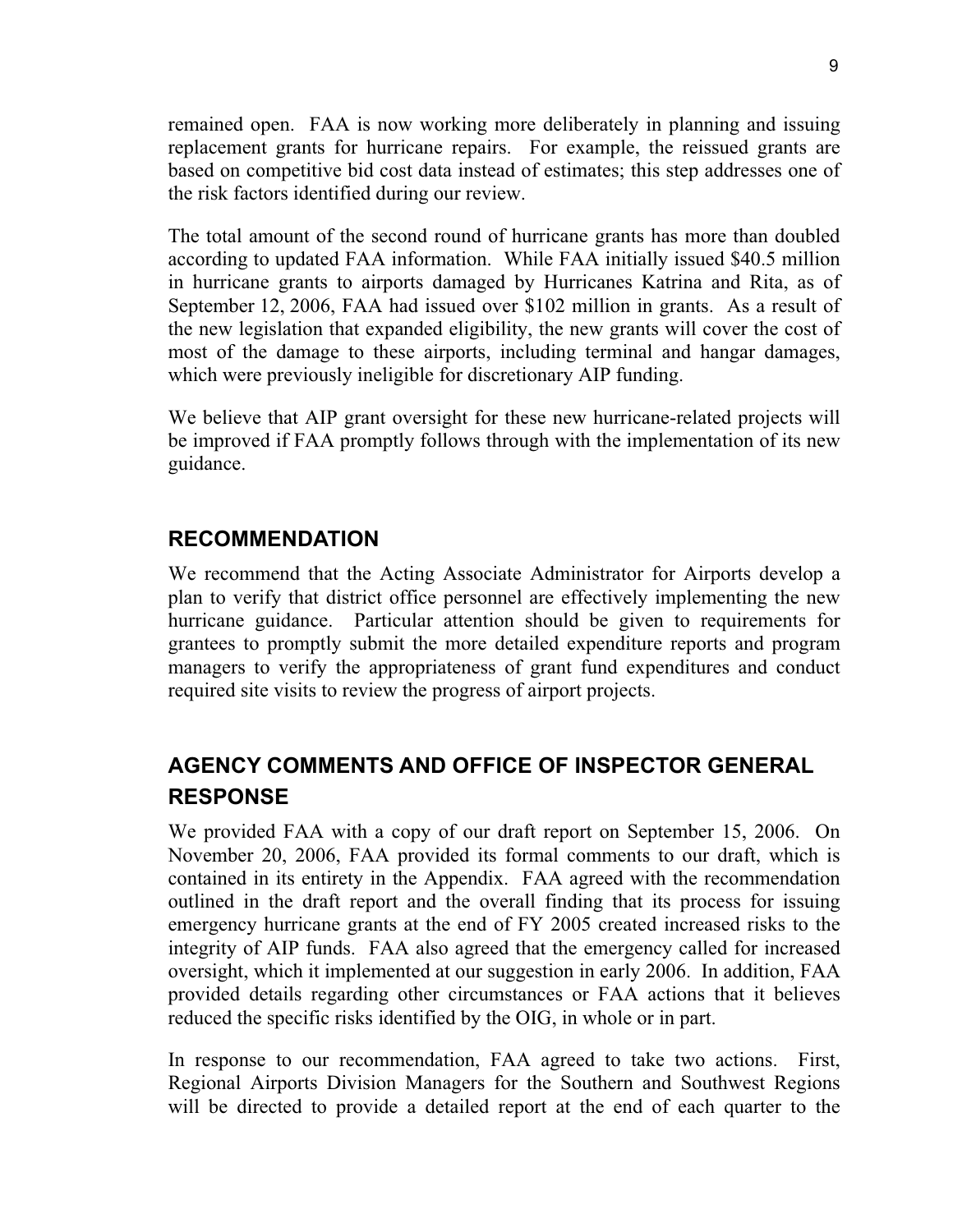Manager, Airports Financial Assistance Division, APP-500, on both the status of the projects included in the hurricane grants and the implementation of the oversight guidance. Second, the Office of Financial Management, Internal Controls Division, AFM-600, will be requested to include the oversight control activities for the hurricane grants as part of its business process testing during the internal control review for AIP grants.

FAA's corrective actions are responsive to our recommendation, and we consider the recommendation closed subject to follow-up provisions of Department of Transportation Order 8000.1C.

We appreciate the cooperation of FAA representatives during this audit. If you have any questions concerning this report, please call me at (202) 366-0500 or Robin Hunt, Deputy Assistant Inspector General for Aviation and Special Program Audits, at (415) 744-3090.

#

cc: Assistant Secretary for Budget and Programs and Chief Financial Officer Acting Associate Administrator for Airports Regional Administrator, Southern Region, FAA Regional Administrator, Southwest Region, FAA Martin Gertel, M-1 Anthony Williams, ABU-100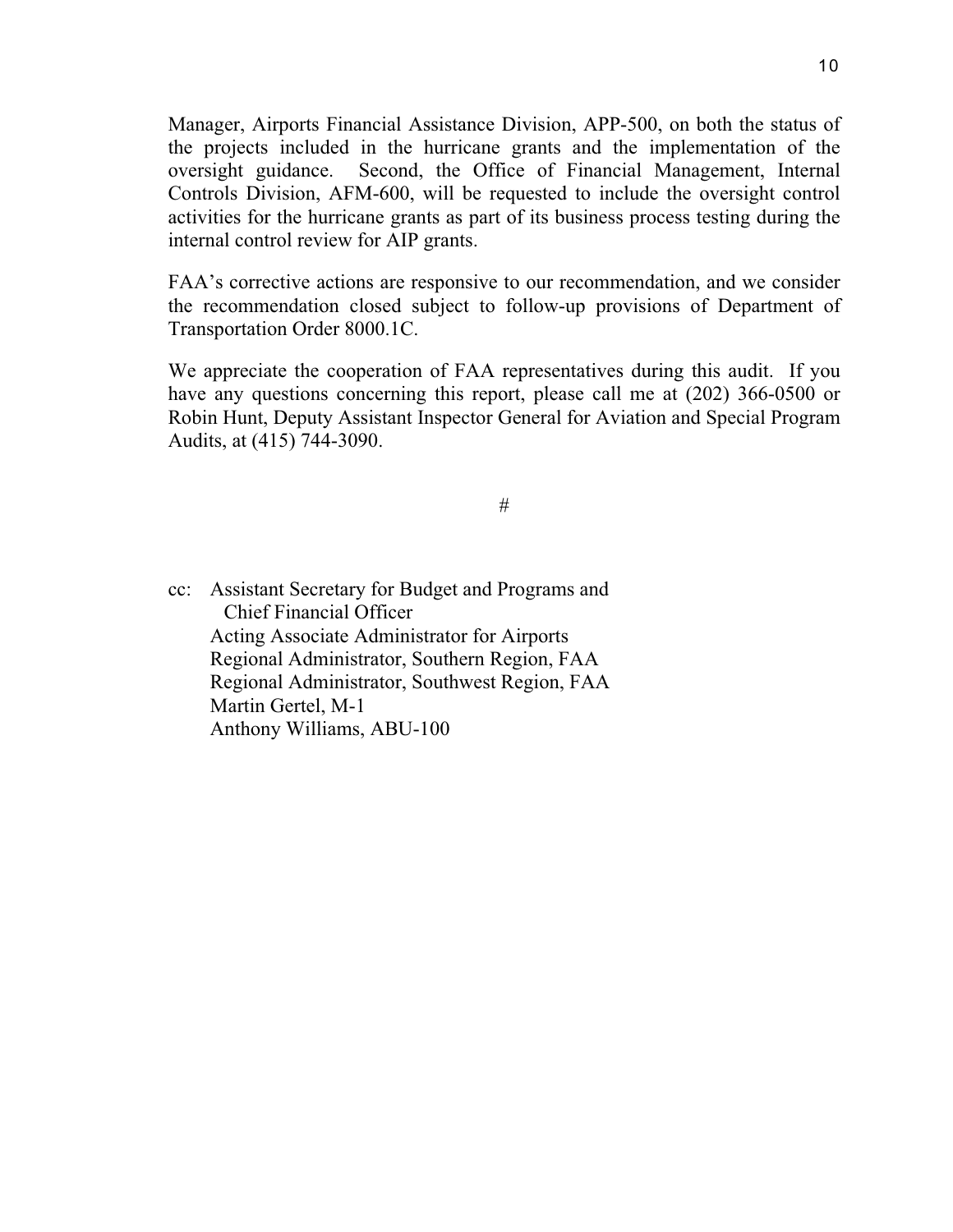### **EXHIBIT. FY 2005 INITIAL HURRICANE GRANTS**

| Hurricane              | <b>Airport</b> | <b>Grant Status</b> | <b>Amount of</b> | <b>Purpose of Grant</b>                       |
|------------------------|----------------|---------------------|------------------|-----------------------------------------------|
|                        |                |                     | Grant            |                                               |
| Katrina                | Gulfport-      | Reduced and         |                  | \$1,633,443 Rehabilitate terminal and signage |
|                        | <b>Biloxi</b>  | Closed              |                  | and remove flooded structures                 |
|                        |                | 12/13/05            |                  |                                               |
| Katrina                | Gulfport-      | Withdrawn           |                  | \$950,000 Mitigate hurricane damage to        |
|                        | Biloxi         | 12/13/05            |                  | terminal apron                                |
| Katrina                | Bay St Louis/  | Withdrawn           |                  | \$2,050,000 Acquire an Aircraft Rescue and    |
|                        | Stennis        | 12/13/05            |                  | Firefighting (ARFF) vehicle; repair           |
|                        |                |                     |                  | the ARFF building; and replace                |
|                        |                |                     |                  | windcones, a rotating beacon,                 |
|                        |                |                     |                  | various lighting systems, a precision         |
|                        |                |                     |                  | approach path indicator, signage, and         |
|                        |                |                     |                  | the automated weather observation             |
|                        |                |                     |                  | system                                        |
| Katrina                | Mobile         | Open                | \$40,000         | Rehabilitate wind cone and airfield           |
|                        | Regional       |                     |                  | signage                                       |
| Katrina                | Hattiesburg-   | Withdrawn           | \$40,000         | Repair airfield signage and runway            |
|                        | Laurel         | 12/13/05            |                  | edge lights                                   |
|                        | Regional       |                     |                  |                                               |
| <b>Total Southern</b>  |                |                     |                  |                                               |
| <b>Region Grants</b>   |                |                     | \$4,713,443      |                                               |
| <b>Total Southwest</b> |                |                     |                  |                                               |
| <b>Region Grants</b>   |                |                     |                  |                                               |
| (see Table 2)          |                |                     | \$35,756,851     |                                               |
| <b>Total Hurricane</b> |                |                     |                  |                                               |
| <b>Grants</b>          |                |                     | \$40,470,294     |                                               |

### *Table 1. Southern Region Grants*

Source: FAA Southern and Southwest Region Airports Offices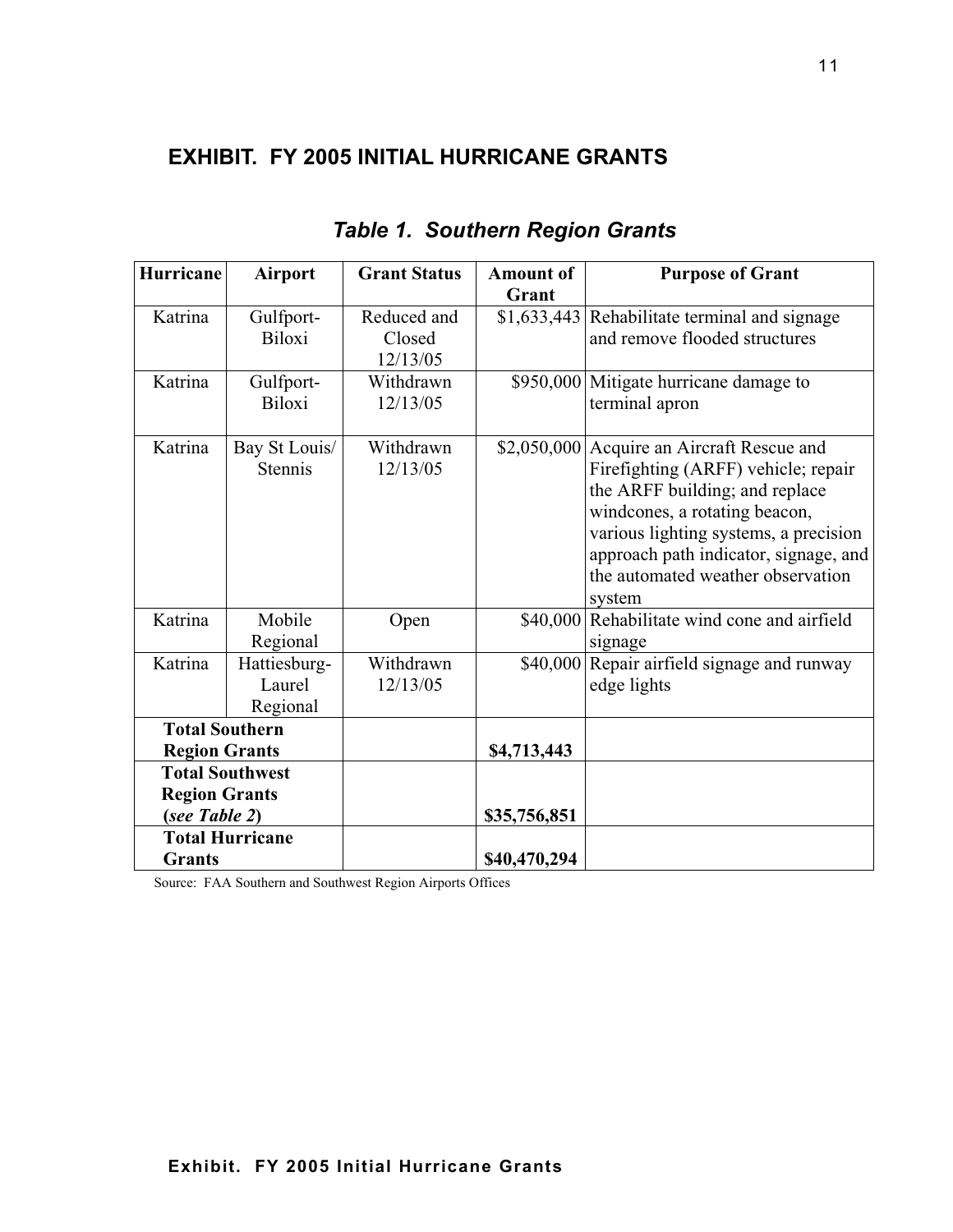| Hurricane                                            | <b>Airport</b>                   | <b>Grant Status</b>   | <b>Amount of</b><br>Grant | <b>Purpose of Grant</b>                                                                                                                                                                                   |
|------------------------------------------------------|----------------------------------|-----------------------|---------------------------|-----------------------------------------------------------------------------------------------------------------------------------------------------------------------------------------------------------|
| Rita                                                 | Beaumont/SE<br>Texas<br>Regional | Withdrawn<br>1/5/06   | \$5,291,500               | Improve terminal and ARFF<br>buildings; replace windcones,<br>fencing, lighting, and signage;<br>and replace or repair an ARFF<br>vehicle                                                                 |
| Rita                                                 | <b>Lake Charles</b>              | Withdrawn<br>1/4/06   | \$7,905,900               | Rehabilitate terminal, ARFF<br>facilities, and signage                                                                                                                                                    |
| Katrina                                              | New Orleans                      | Withdrawn<br>12/14/05 |                           | \$15,200,000 Rehabilitate rescue and<br>firefighting facilities,<br>rehabilitate lighting and<br>signage, enhance security, and<br>improve airfield drainage and<br>runway safety area                    |
| Katrina                                              | <b>Baton Rouge</b>               | Open                  | \$550,000                 | Update Master Plan to<br>incorporate hurricane damage                                                                                                                                                     |
| Katrina and<br>Rita                                  | State of<br>Louisiana            | Withdrawn<br>11/15/05 | \$6,809,451               | (1) Rehabilitate runways,<br>taxiways, lighting, and ARFF<br>building and improve perimeter<br>fencing (at Lakefront) and<br>(2) rehabilitate lighting and<br>improve perimeter fencing (at<br>Chennault) |
| <b>Total Southwest</b>                               |                                  |                       |                           |                                                                                                                                                                                                           |
| <b>Region Grants</b>                                 |                                  |                       | \$35,756,851              |                                                                                                                                                                                                           |
| <b>Total Southern Region</b><br>Grants (see Table 1) |                                  |                       | \$4,713,443               |                                                                                                                                                                                                           |
| <b>Total Hurricane</b>                               |                                  |                       |                           |                                                                                                                                                                                                           |
| <b>Grants</b>                                        |                                  |                       | \$40,470,294              |                                                                                                                                                                                                           |

*Table 2. Southwest Region Grants* 

Source: FAA Southern and Southwest Region Airports Offices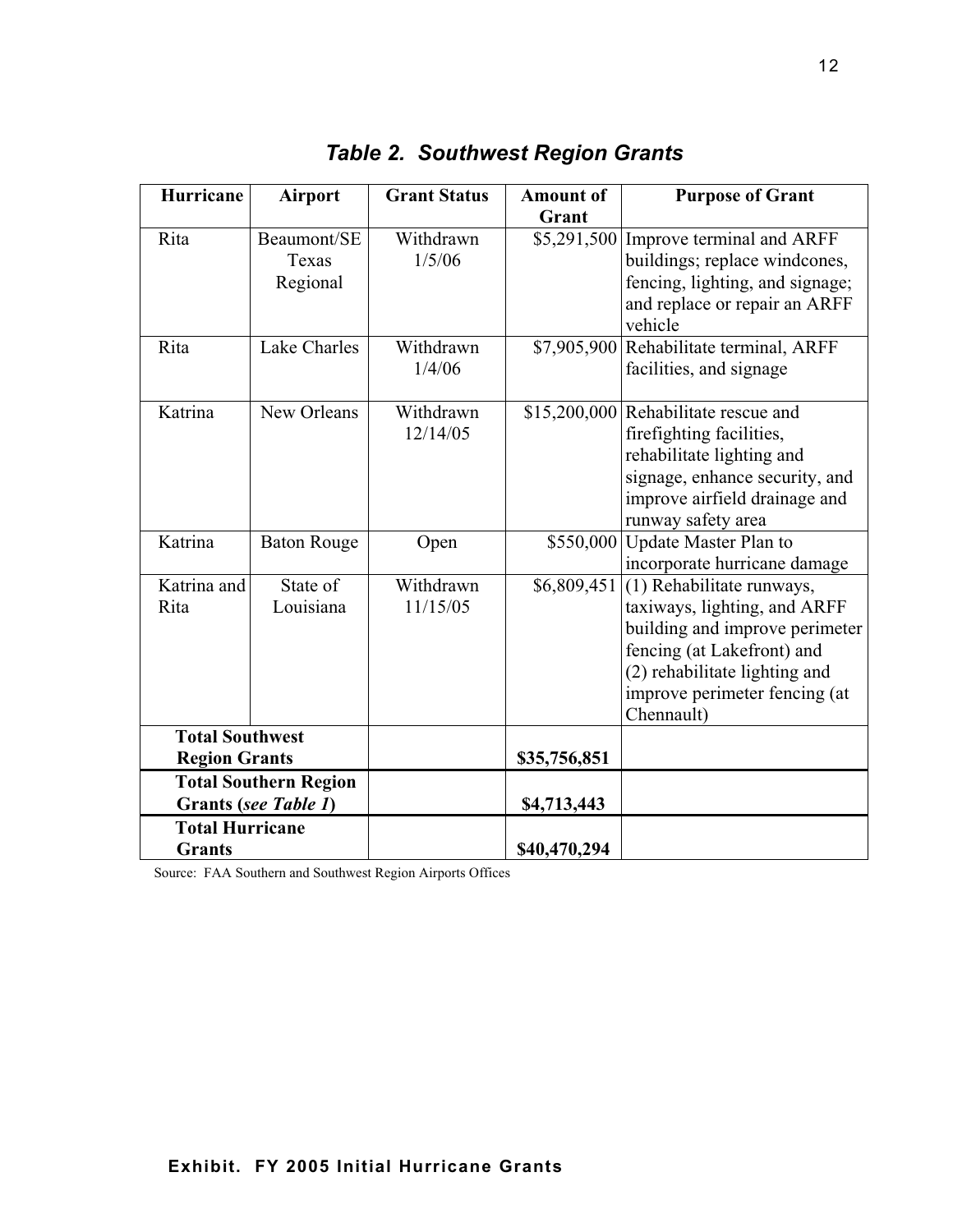# **APPENDIX. MANAGEMENT COMMENTS**<br>  $\begin{matrix} \mathbb{R}^{n_1 A} & n_2 \\ n_3 & n_4 \end{matrix}$



### Federal Aviation Administration

### **Memorandum**

Date: November 20, 2006

| To:                    | David A. Dobbs, Assistant Inspector General for Aviation and Special<br>Program Audits, JA-10<br>Cathi M. L                                                       |
|------------------------|-------------------------------------------------------------------------------------------------------------------------------------------------------------------|
| From:                  | Catherine M. Lapg, Acting Associate Administrator for Airports, ARP-1                                                                                             |
| Thru:                  | Ramesh Punwani, Assistant Administrator for Financial Services and<br>Chief Financial Officer, ABA-1                                                              |
| Prepared by:<br>x78827 | Barry Molar, Manager, Airports Financial Assistance Division, APP-500,                                                                                            |
| Subject:               | Draft Report on Federal Aviation Administration Oversight of Airport<br>Improvement Program Hurricane Grants, Project No. 06A3017A000;<br>Your Memo of $09/15/06$ |

This memorandum is provided in response to the subject report. We agree with the recommendations outlined in the draft report and the overall finding that the Federal Aviation Administration's process for issuing emergency hurricane grants at the end of FY 2005 created increased risks to the integrity of Airport Improvement Program (AIP) funds. As the draft notes, we did adopt heightened oversight procedures for these grants in early 2006. We wish to note that for many of the specific risk factors discussed in the draft, other circumstances or FAA actions helped reduce the risks for the FY 2005 grants.

### **1. Adoption of Heightened Grant Oversight Procedures**

In the "Results in Brief" and "Detailed Observations," the draft report refers to the FAA's failure to plan for heightened grant oversight as increasing the risk to Federal funds (pages 2 and 4).

We agree that with the benefit of hindsight and the audit work conducted by the Inspector General's staff, the unusual circumstances of Hurricanes Rita and Katrina heightened the risk of abuse of Federal funds. Based upon FAA's prior experience in issuing grants to airports to assist in recovering from natural disasters, we found that existing procedures

### **Appendix. Management Comments**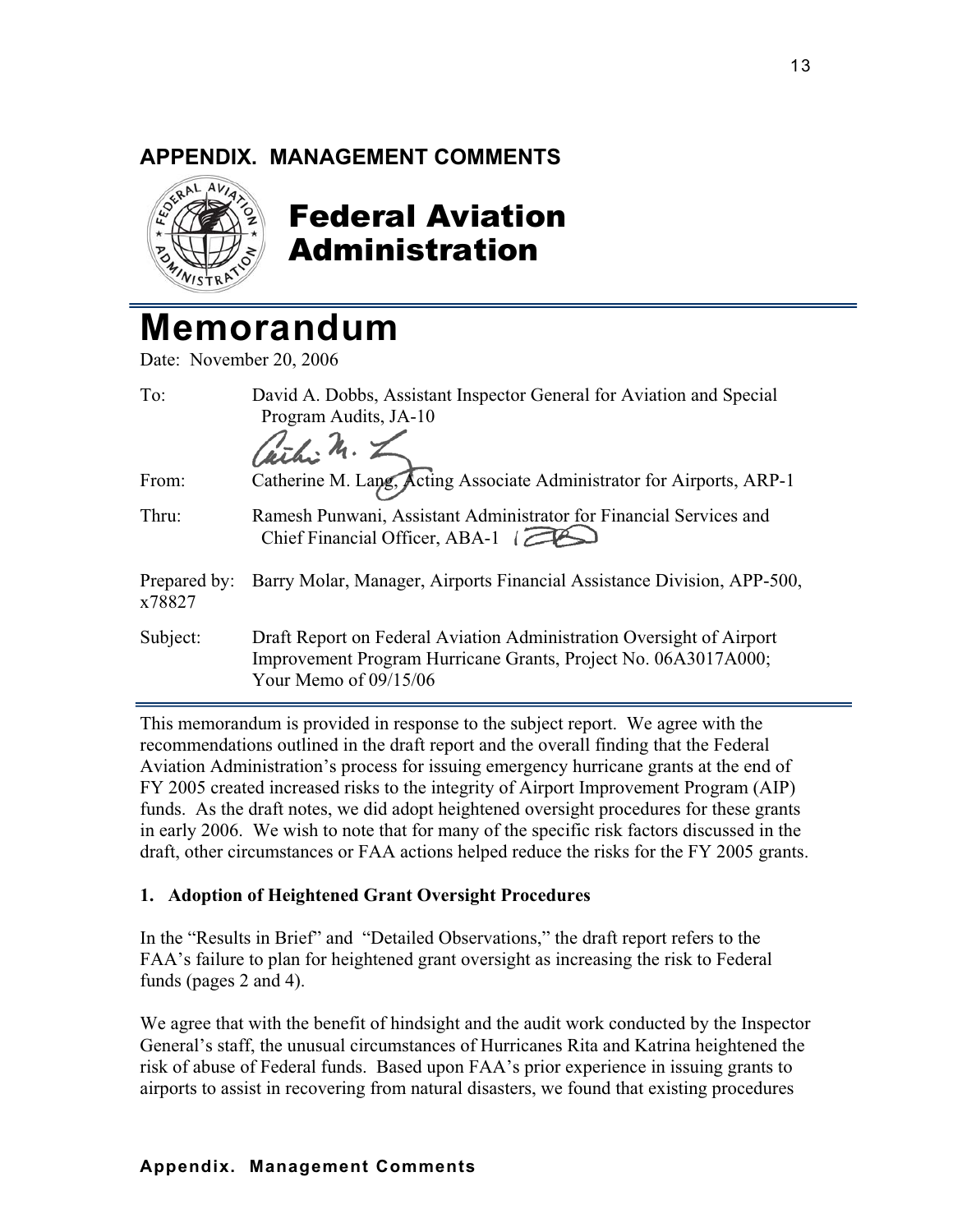had significantly reduced the risk. These procedures included: special conditions requiring reimbursement of funds provided by insurance; Federal Emergency Management Agency (FEMA) grants; standard conditions requiring sponsors to seek all other sources of compensation for damages; requirements to review bid results and to approve notices to proceed. Given the emergency conditions and the need to provide immediate financial relief, there was no time to develop an oversight plan before issuing the FY 2005 grants. The extraordinary extent of the damage required a prompt response with Federal assistance, as noted in the draft report on page 4.

Four of the grants included special conditions requiring sponsors to apply proceeds received from other sources, such as insurance or FEMA to repay AIP grants. FAA staff discussed with the sponsors of the remaining grants the FAA policy in this area. Even without the special condition, grant condition #7 obligates sponsors to pursue financial recovery from other sources when receiving AIP grants for emergency repair or restoration, as discussed below. Other standard procedures also provided protection to Federal funds. FAA has the right to review plans and specifications, including bid specifications and bid tabs. A sponsor needs FAA approval to issue a notice to proceed to its contractors.

More broadly, at the time of the emergency, FAA placed its highest priority on assisting airports in rapidly doing the repairs and rebuilding necessary to assist in providing first response, relief, and restoration for the entire area devastated by the hurricanes. We did not believe that the airports and the devastated regions they served could afford to wait while we developed enhanced oversight procedures.

It was only after issuance of the grants that FAA became aware, in large measure due to the efforts of the OIG, that the procedures and policies we had relied on in other natural disasters might not be sufficient to protect the AIP investment in recovery efforts in the face of the magnitude of devastation suffered on the Gulf Coast. However, based on the OIG's initial review and advice regarding the potential risk to Federal funds, FAA developed a grant oversight program to manage the risk to Federal funds.

As a result of our actions after issuance of the initial grants, we now have heightened oversight procedures in place. This draft report has also made clear the importance of protecting against financial risk, even in emergencies. As a result, in the future, FAA will be able to respond quickly to emergencies and ensure that more adequate safeguards for Federal funds are in place.

### **2. Financial Risks of Issuing Grants Based on Estimates**

The draft report identifies the use of preliminary damage estimate as a basis for issuing grants as a factor that heightened the risk of waste fraud and abuse (Results in Brief, page 3; Detailed Observations, page 6). While the use of estimates had the potential to increase risk to Federal funds, we believe other circumstances helped reduce the potential risk. First, the award of a grant does not result in immediate transfer of funds to a sponsor. Ordinarily, disbursements are made only after a sponsor incurs allowable

### **Appendix. Management Comments**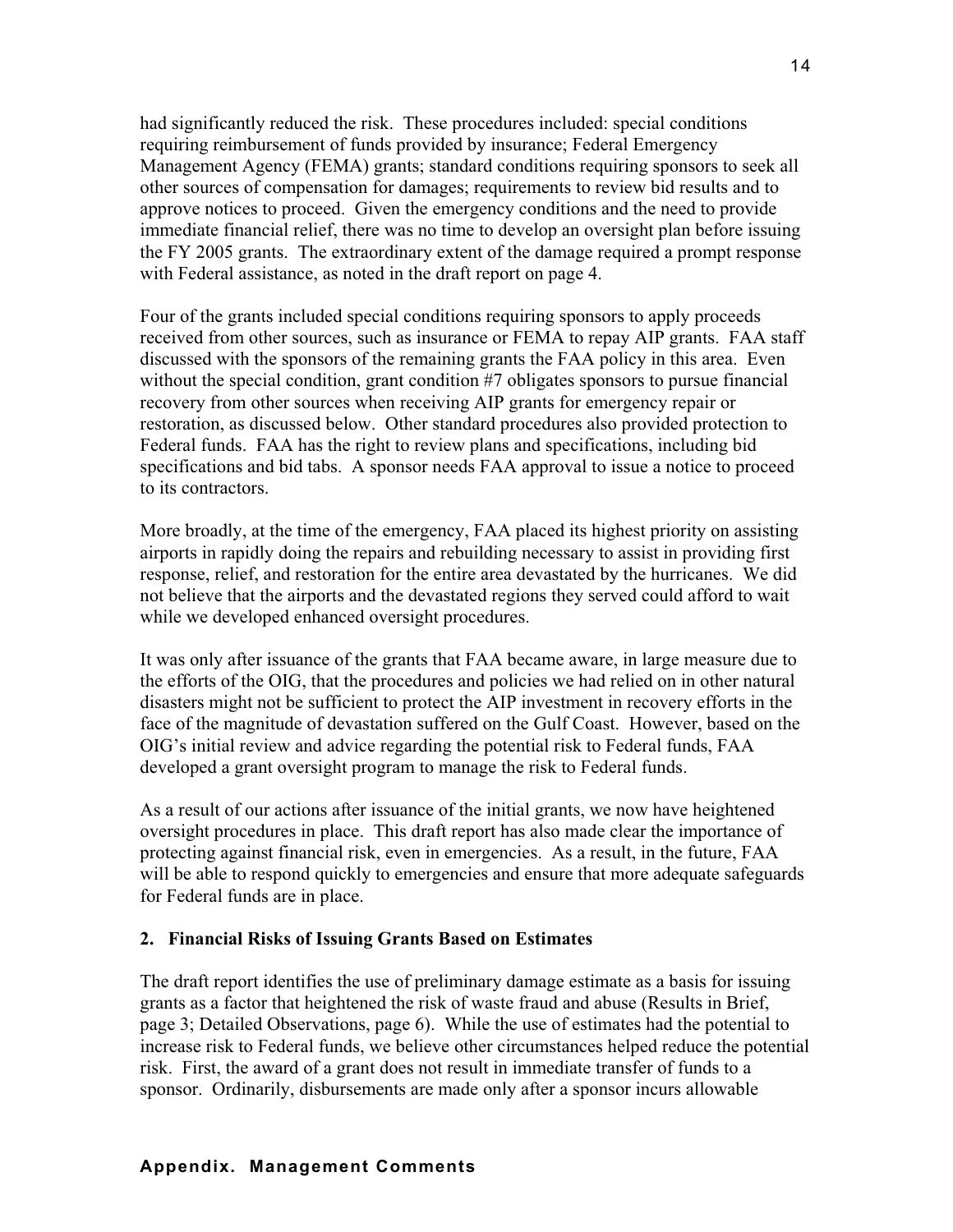project costs. Other steps must also be completed before disbursement is authorized. The sponsor must obtain bids and award the contract. This process is subject to FAA review. In addition, the FAA must concur in the project scope prior to the issuance of a notice to proceed by the sponsor. These mechanisms, as well as project closeout procedures, assure that amounts actually disbursed to the sponsor reflect actual eligible costs incurred. The sponsors of these hurricane grants have extensive experience in dealing with FAA grants. They fully understand that if project bids come in below the estimated costs on which the grant is based, the FAA is entitled to and will recover the excess.

As noted in your draft, FAA's policy of issuing grants based on bids is not driven by risks of fraud, waste, and abuse. Rather, it is based on maximizing the impact of available grant funds. Specifically, the AIP statute provides a cap on upward adjustments of grants. Given this cap, sponsors have an incentive to err on the high side, rather than the low side in submitting cost estimates to FAA. Issuing grants based on high estimates locks up grant funds that could otherwise be awarded on additional projects. Because of policies and procedures in place for grant reimbursement, oversight, and closeout, the practice does not increase the risk that sponsors will receive Federal funds in excess of what they are eligible to receive.

#### **3. Risk of Double Payments**

The draft report identifies the potential for duplicate payments from AIP on the one hand and insurance proceeds or FEMA on the other. The report acknowledges that four of the ten grants issued included a special condition specifically addressing double payments, but states that the FAA planned no oversight to ensure compliance with those conditions. The draft report also cites examples of two airports from our Southwest Region where FAA had knowledge that payments from other sources had or would occur.

Again, while the potential risk may have been present, we believe other circumstances helped reduce the risk. Based on our prior experience with emergency grants, all levels of FAA involved in issuing the grants were aware of the risk of double payments and understood the importance of avoiding them. As noted earlier, we viewed our highest priority in helping the airports recover so that they were available to help in the overall recovery of the devastated region. The airports and their communities could not afford to wait until other agencies and/or insurance claims were processed. Therefore, we proceeded to issue grants. Four of those grants included special conditions requiring repayment if the sponsor recovered the costs of damage or repair from other sources. Even for the grants that did not have a special condition, FAA program managers made sure that recipients understood their obligation to seek reimbursement from other sources and repay the FAA the Federal share of any proceeds. This obligation is inherent in FAA's standard grant agreement. The standard FAA grant agreement includes a number of standard conditions. One of them, condition 7, specifically obligates a sponsor to take all action necessary to recover Federal funds improperly spent and return them to the FAA. The FAA interprets this condition to include recovery of insurance proceeds and FEMA funds.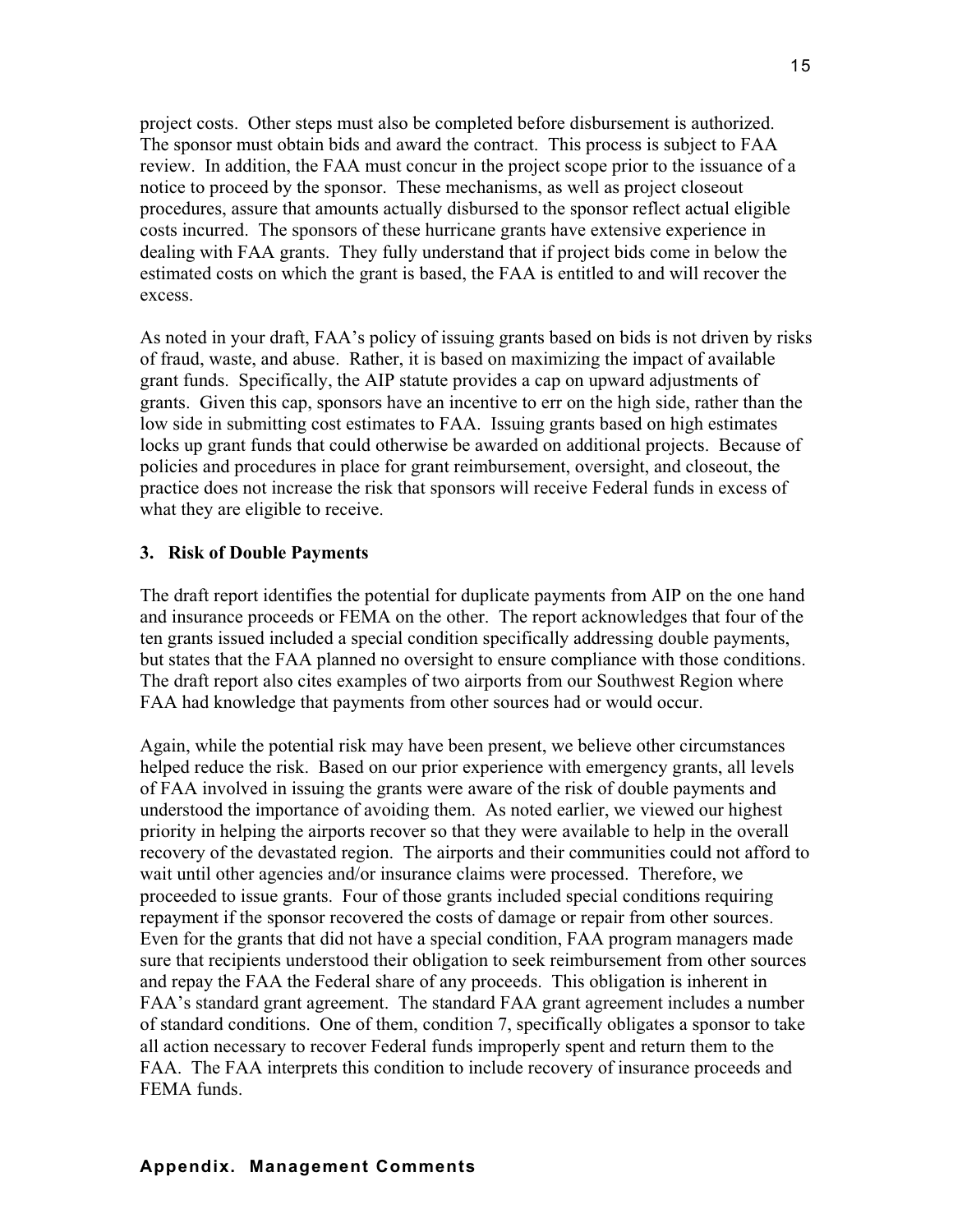Finally, we wish to point out that the two airports in the Southwest Region specifically named in the report were among the four airports that had the special condition in their initial grant.

### **4. Risk Associated with 100 Percent Federal Share**

In FY 2006, following issuance of the initial hurricane grants, Congress enacted special legislation to increase FAA's flexibility in awarding AIP grants for hurricane recovery. Among other things, this legislation increased the Federal share for hurricane recovery projects to 100 percent. The draft report lists this increase as another factor that increased risk ("Detailed Observations," page 6). While the increase in the Federal share had the potential to increase the risk to Federal funds, we believe other circumstances reduced this potential risk. The increase in Federal share did not apply retroactively to the FY 2005 hurricane grants. An airport could take advantage of the 100 percent Federal share only if FAA withdrew or terminated the FY 2005 grant and issued a new grant in FY 2006. FAA did not issue the FY 2006 replacement grants until FAA adopted the new hurricane grant oversight procedures. Therefore, the enhanced oversight procedures were in place before the FAA added to the amount of Federal funds exposed to risk by raising the Federal share of grants to 100 percent.

### **5. Response to Recommendation**

**Recommendation:** "We recommend that the Acting Associate Administrator for Airports develop a plan to verify that district office personnel are effectively implementing the new hurricane guidance. Particular attention should be given to requirements for grantees to promptly submit the more detailed expenditure reports and program managers to verify the appropriateness of grant fund expenditures and conduct required site visits to review the progress of airport projects."

**FAA Response**: We concur that effective implementation of the oversight plan is critical to effective protection of the Federal funds invested in the hurricane grants. We have developed a plan for oversight of implementation consisting of two components.

- 1. We will direct the Regional Airports Division Managers for Southern and Southwest Region to provide a detailed report at the end of each quarter (for the months of December, March, June, and September) to the Manager, Airports Financial Assistance Division, APP-500, on both the status of the projects included in the hurricane grants and on implementation of the oversight guidance.
- 2. ARP will request that the Office of Financial Management, Internal Controls Division, AFM-600, include the oversight control activities for the hurricane grants as part of its business process testing during the internal control review for AIP grants.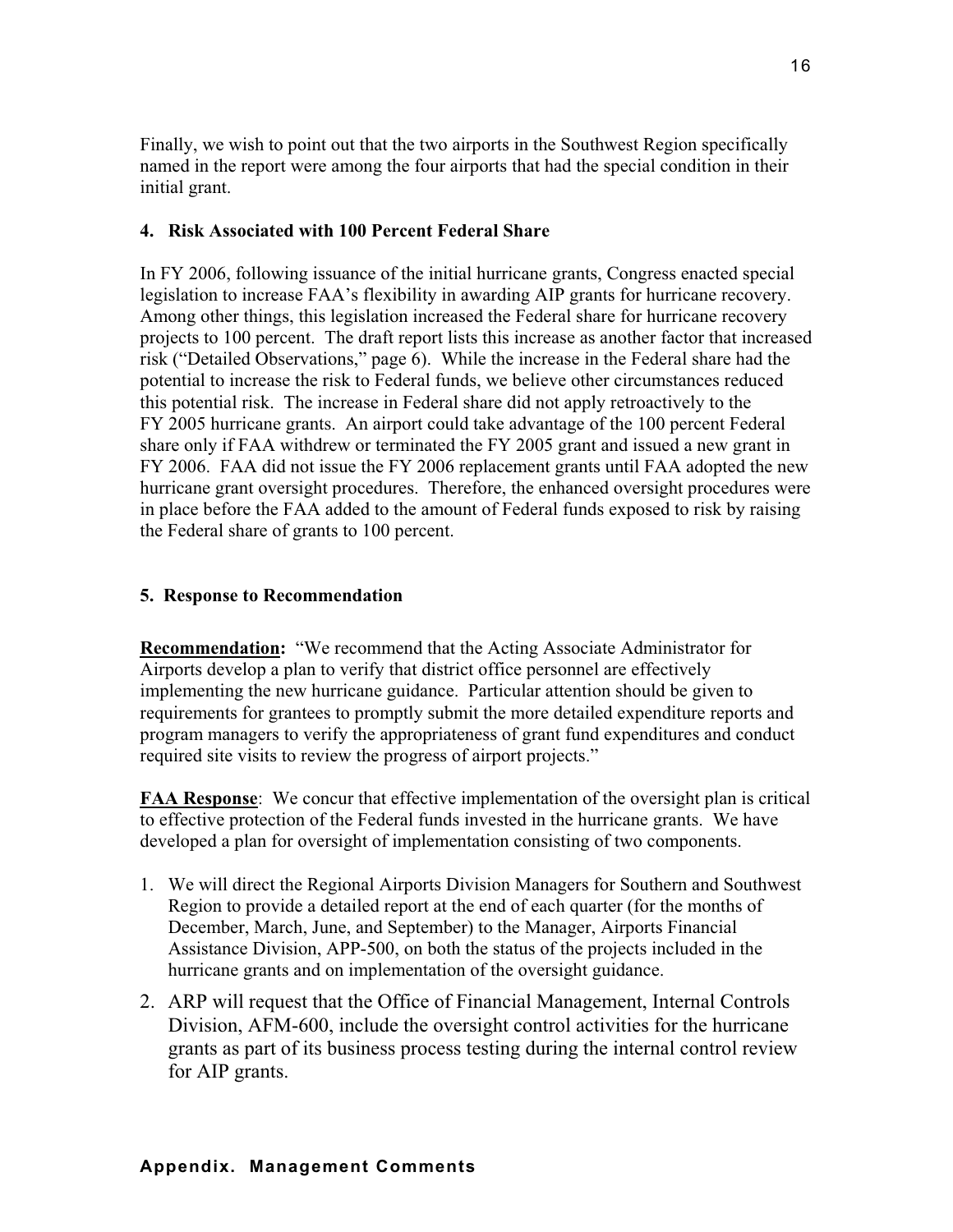The following pages contain textual versions of the graphs and charts found in this document. These pages were not part of the original document but have been added here to accommodate assistive technology.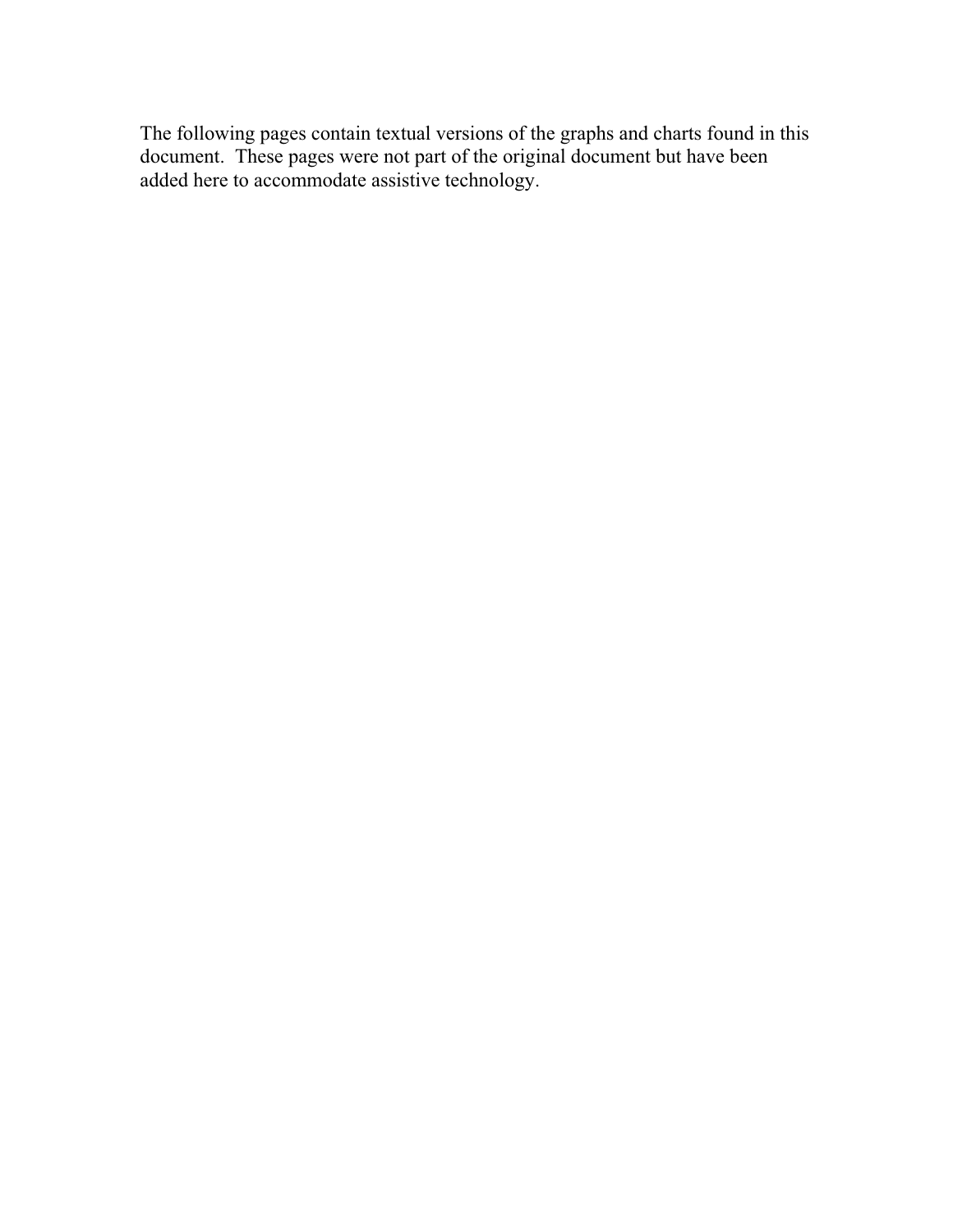### **Report on Federal Aviation Administration Oversight of Airport Improvement Program Hurricane Grants**

### **Section 508 Compliant Presentation**

### Initial Hurricane Grants for Fiscal Year 2005

### **Table 1. Southern Region Grants Totaling \$4,713,443**

| <b>Hurricane</b> | <b>Airport Receiving</b> | <b>Grant Status</b> | <b>Dollar Amount</b> | <b>Purpose of Grant</b>                           |
|------------------|--------------------------|---------------------|----------------------|---------------------------------------------------|
|                  | Grant                    |                     | of Grant             |                                                   |
| Katrina          | Gulfport-Biloxi          | Reduced and         |                      | \$1,633,443 Rehabilitate terminal and signage and |
|                  |                          | Closed              |                      | remove flooded structures                         |
|                  |                          | 12/13/05            |                      |                                                   |
| Katrina          | Gulfport-Biloxi          | Withdrawn           |                      | \$950,000 Mitigate hurricane damage to terminal   |
|                  |                          | 12/13/05            |                      | apron                                             |
|                  |                          |                     |                      |                                                   |
| Katrina          | Bay St Louis/ Stennis    | Withdrawn           | \$2,050,000          | Acquire an Aircraft Rescue and                    |
|                  |                          | 12/13/05            |                      | Firefighting (ARFF) vehicle; repair the           |
|                  |                          |                     |                      | ARFF building; and replace windcones,             |
|                  |                          |                     |                      | a rotating beacon, various lighting               |
|                  |                          |                     |                      | systems, a precision approach path                |
|                  |                          |                     |                      | indicator, signage, and the automated             |
|                  |                          |                     |                      | weather observation system                        |
| Katrina          | Mobile Regional          | Open                | \$40,000             | Rehabilitate wind cone and airfield               |
|                  |                          |                     |                      | signage                                           |
| Katrina          | Hattiesburg-Laurel       | Withdrawn           | \$40,000             | Repair airfield signage and runway edge           |
|                  | Regional                 | 12/13/05            |                      | lights                                            |
|                  |                          |                     |                      |                                                   |

Source: FAA Southern and Southwest Region Airports Offices